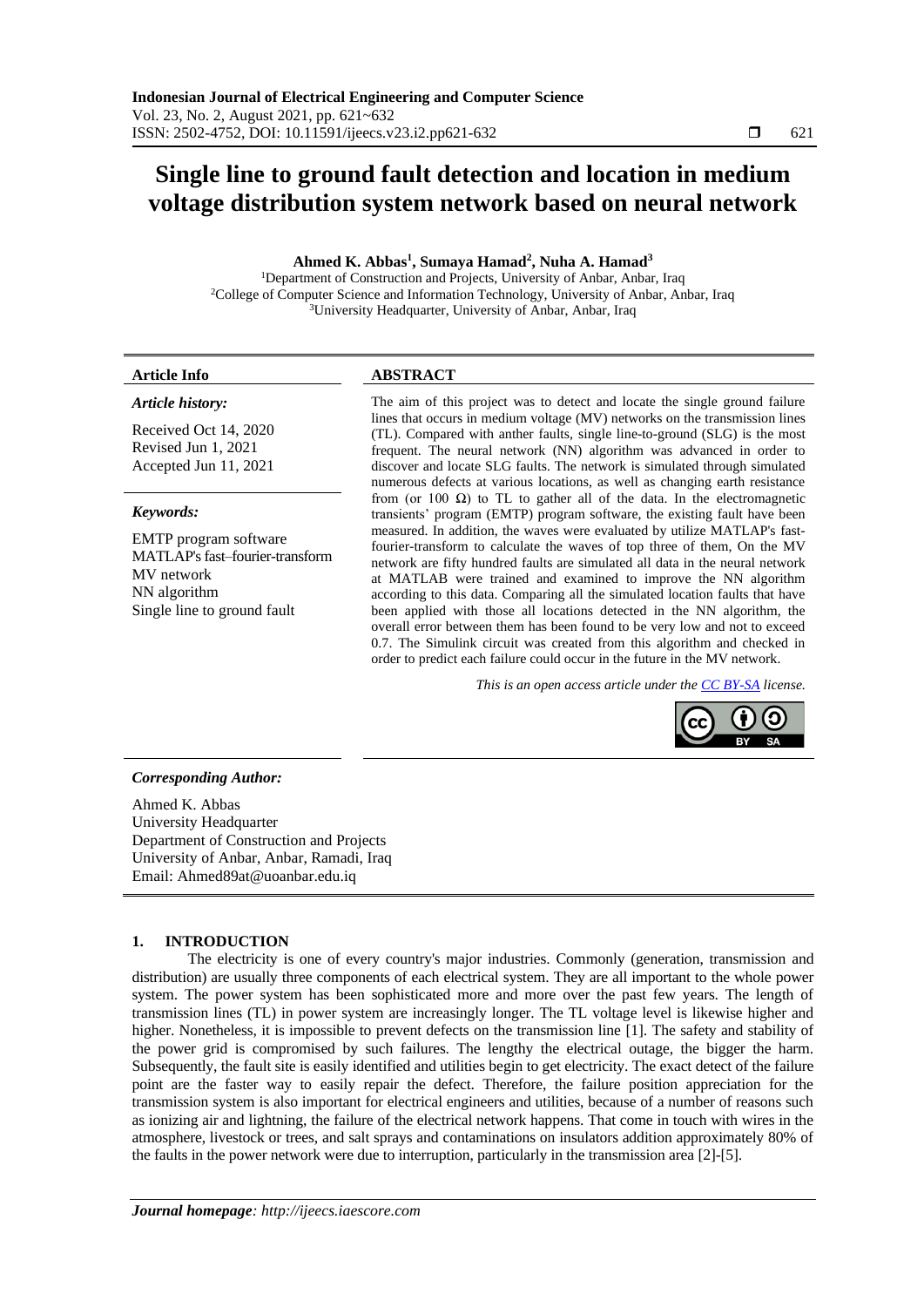In each transmission line (TL), two kinds of faults, balanced fault and unbalanced fault. In addition, referred to as symmetrical and asymmetrical fault [6]. Unbalanced failure is the greatest of incidents on electrical power devices. Furthermore, faults could be classified as shunt and serial faults. Series failures are the kinds of faults that happen in line impedance which does not include that ground or neutral, nor involve linked the phases. Single line to ground fault most common type of shunt fault. There are four types of faults three phase transmission line.

- − Single line-to-ground (SLG)
- − Line-to line faults (LL)
- − Double line-to-ground (DLG) faults
- − Balanced three phase faults

For more than 100 years, power systems have been using in service. Cumulative experiences indicate that not every fault is equally probable. The highest common faults is the single-line to ground defects (L-G), While the fault is the consequence of simultaneous short-circuit among each of three lines, defined as the three phase (L-L-L) fault. Approximately 50 to 80% of the faults of the single-phase ground defects of the MV medium voltage network is the most prevalent from another faults in distribution network. An analysis in 2010, conducted by Dresden German public utilities, defects found that 75 percent of all faults was single line-ground fault [7]. Moreover, approximately 80% of the defects were measured implicated just one phase neutral or ground contact only phase [8].

Lately, machine training has rapidly become developed and successfully implemented either to transmitting or distribution system to identify forms of defects [9]. Nevertheless, most research is focused, on finding defects in overhead power transmission [10]-[16] not in the power distribution network. The article has been established a machine-learning algorithm for distribution network identification of defect forms known as the support vector machine (SVM) [17]-[19]. Initial findings from the results of the simulation observed that the suggested approach is easy to learn and that it has reasonable accuracy results. The conventional algorithm cannot produce data as well as location for maintenance purposes in the some electrical systems. Implementation of a fuzzy or NN techniques will become more suitable [20], [21]. Simulation was carried out in the fuzzy logic implementation with a robust member function, where system can detecting and detailed provisions all kinds of shunt faults [22].

# **2. TECHNIQUE IMPLEMENTATION**

The alternate transient system (ATP)/electromagnetic transients program (EMTP) will be implemented utilizing to build the MV network [19]. The 20 KV network is built and has numerous branches. The construction of the network needed several electrical elements to be taken according to actual network as (transformer, generators, and transmission lines) [IEEE 34 feeders]. Its network has been configured for (balance and unbalance) load and without load. Then, The NN algorithm has been sophisticated and the Simulink circuit generated to identify any fault could happen in the future on the MV network [23]. A number of steps to develop the NN algorithm are available. Firstly, in MV network numerous faults are simulated with changing resistance fault (RF) and changes of the fault site several times at the same point. Secondly, the current wave fault is analyzed and measures. Two programs have been utilized to gather the data utilized for NN algorithm development. Fault current from current wave was measured utilized ATP/EMTP [24], and the current wave was analysis by utilized fast fourier transfer (FFT) in MATLAB.

# **2.1. Design MV network solid1y system**

The medium voltage built in the ATP 20 KV draw consists of a power supply and multiple feeders attached to this power supply. The various network design elements: generator 110 KV, 50 HZ. The following are specified. Transformer 1:110 KV/20KV,  $RPT = 1,7424$ ;  $RST = 0.021168$  LTP = 231 MH;  $LTS = 2,804$ ; Transformer 2: 20KV/400V,  $RL = 230 \Omega$  transfer. The network is constructed by ATP draw without load, balance load and unequal 1oad. The RL value LL loads can be ca1culated based on this equation, Assume PF=0.9

 $PF = \cos \phi \rightarrow \phi = \cos - 1PF$  $RL = \frac{s}{\cos \phi} XL = \frac{s}{\sin \phi}$ sin ∅  $L = 2 \times W \times XL$  $W = 2 \times \pi \times F$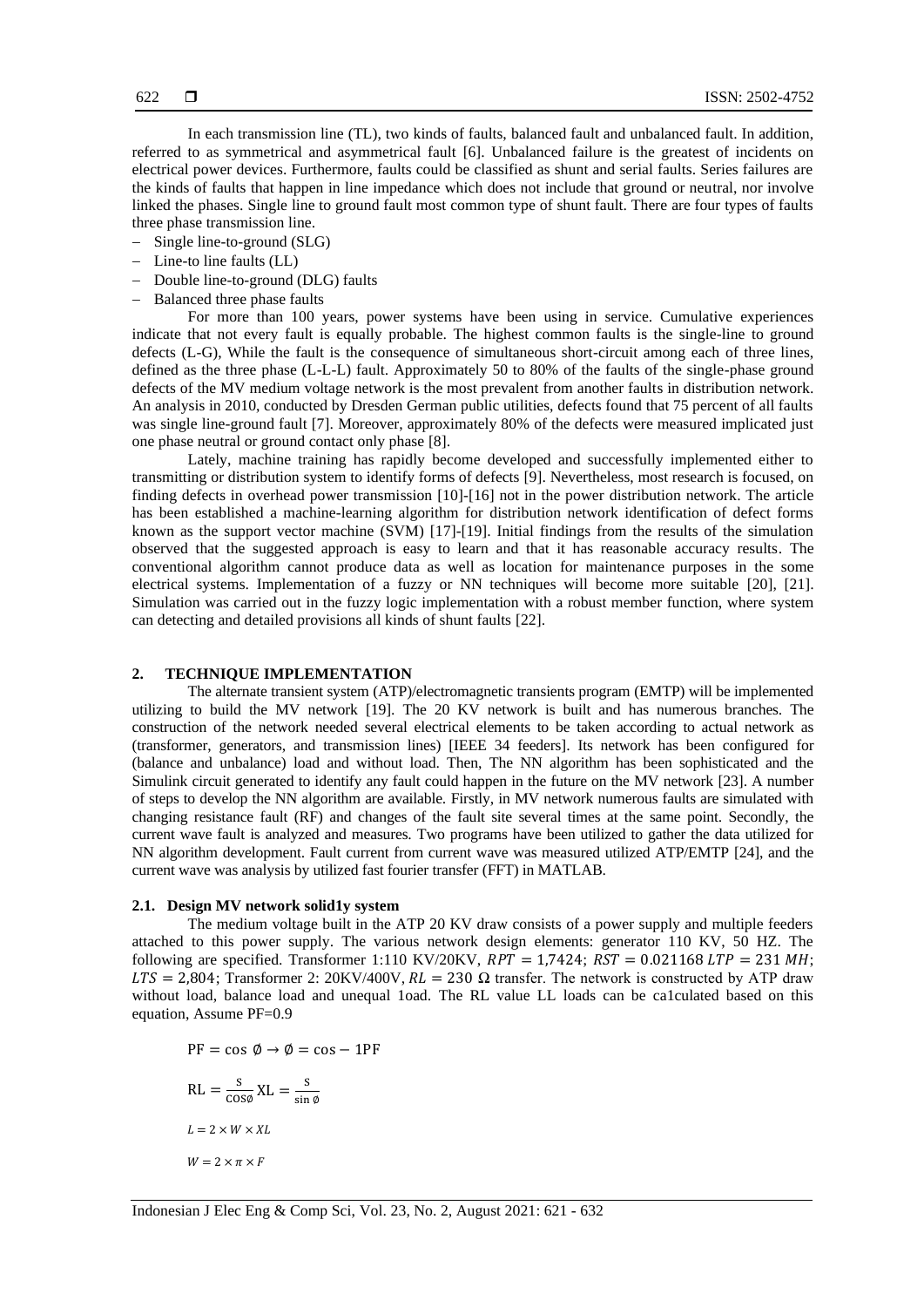#### **2.2. Simulate MV network**

The MV network has been developed, several errors have been simulated over many distances. The key aim of the study is to find every fault position on the MV network by calculating the fault current and evaluating it. In EMTP, the feeder and the fault distances of 7 km at point 1 after substation at 72 km at point 29 at the end of branch B9 were simulated with one single line to ground defect. This is the longest branch relative to other branches because of this. The defect resistances often varied from 0 Ω to 100 Ω. At 7 km, 12 km, 17 km, 22 km, 32 km, 42 km, 50 km, 57 km, 67 km and 72 km, the distance to the fault was held, and at each position the resistance to the defect increased five times. Each network simulated 50 defects such that all three MV networks that were configured for ATP drawing were simulated for the 150 defects.

#### **2.3. Fault current wave methods**

The paper focuses on single-line earth loss as when every step interacts with the ground, it's the most common on networks. Thus, without the other branches, the current flows to the ground immediately. When a fault happens on the MV network, the wave for current and voltage switches phase, phase and shape and simple concept of calculating and analyzing the current and voltage wave to recognize the instances of arrival of one or more of these fault waves [25]. Figure 1 shows the current and voltage wave on TL prior following SLG faults.



Figure 1. Before fault and after fault; (a) current wave in MV network and (b) voltage wave in MV network

The current wave changes during current and voltage waves are very large, as compared with the voltage wave, in terms of value and shape. This paper is based on the NN algorithm for the measurement and analysis of current waves to detect the location of all failures. Wave current is collected from the central ammeter and calculated by means of the ATP/EMTP system for faults replicated in the MV network. There are 150 failures that simulated the data collection on MV network for all forms of load at various distances and resistances. the current value of the fault when the transmission line (TL) balance is calibrated at 0 ohms after 7 km from the sub-station.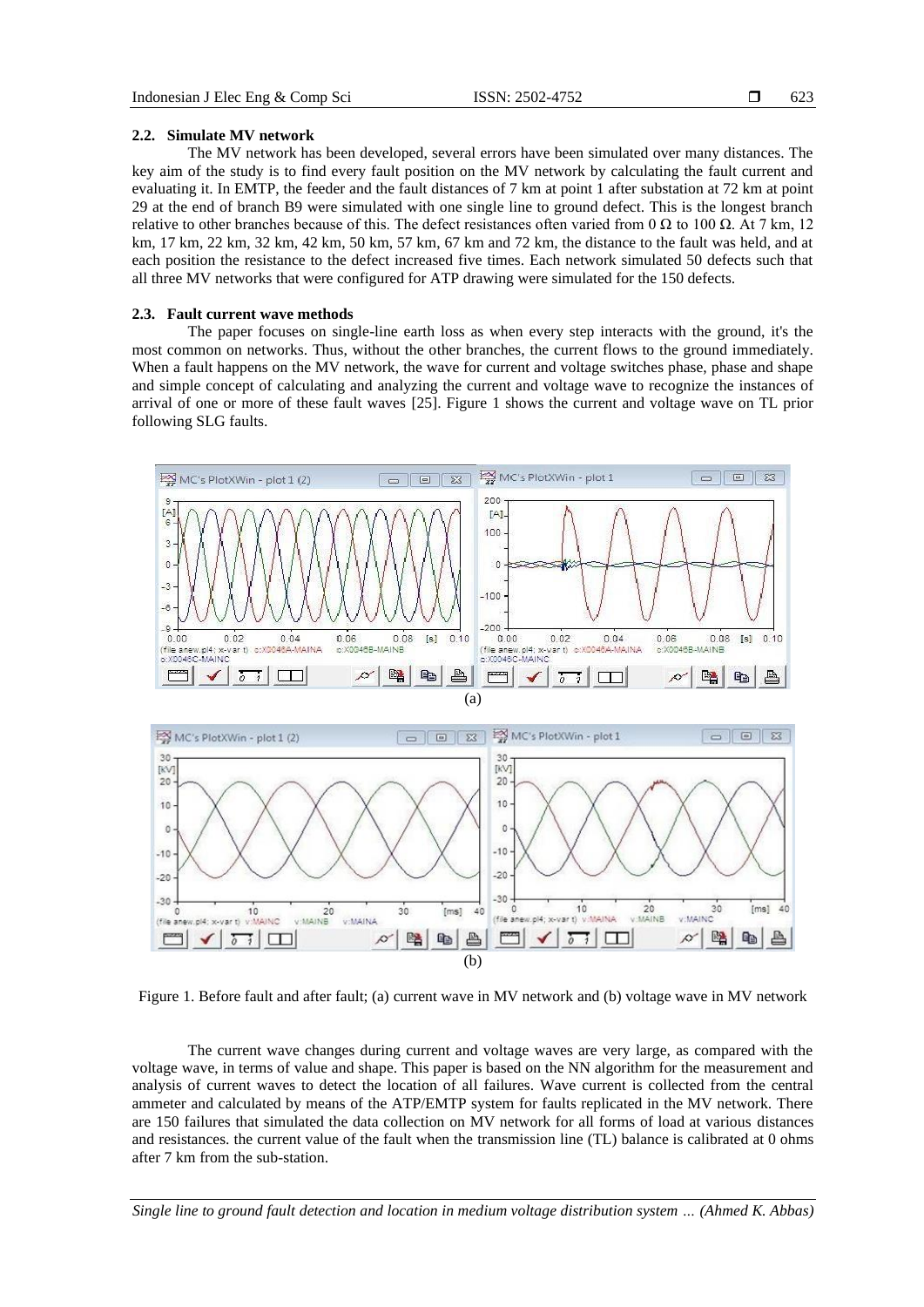#### **2.4. Fast furrier transfer (FFT) in MATLAB**

Fast fourier is commonly used in many scientific, electronics and maths applications, and Fourier 's discrete transforms (DFT) are one of the best-known methods to convert signal from time domain to frequency domain. It is used to effectively track signals with sharp changes, and hence the analysed FFT signal must be stable, which appears to be mysterious transient. A time frequency analysis is important to resolve this issue. FFT is used to determine the amplitude, the phase and the harmonic of current and voltage correlating. In fact, in these equations, the Fourier transforms FT and the fourier transformation (DFT).

$$
FT(f) = \int_{-\infty}^{\infty} x(t) \cdot e^{-j2\pi ft} dt
$$

In case of t time, f shall be frequency, n and k will be integer variable parameters, and [n] shall be a sequence of the continuous time signal x (t) for samples of N, which is obtained in every Ts second. FFT was therefore used to obtain the best possible data for detecting the location of the error in accordance with the current wave measurement and analysis. In MATLAP, FFT must be used to transfer a wave from a time domain to a frequency domain with code. Then the original wave is transferred to the upper three first domains, from the time domain to the frequency domain. Figure 2(a) and (b) shows the discrepancy of the original EMTP wave to the same wave after it was transformed by using FFT in MATLAB to frequency domain.



Figure 2. Difference between the original current wave and wave after using FFT; (a) current wave measured in EMTP and (b) current wave after use FFT

# **2.5. Artificial neural network**

The most common form is that a neural network is the machine that is infectious in modeling the way that the brain carries out a particular task or function, normally using electronic elements or simulating the network in software on a digital computer. In comparison to a fault place approach for a radian power delivery network, ANN-based procedure measurement of the direction of the fault in the power grid is used to identify waves of voltage and current at every malfunction site. A single-core pipe system with cores and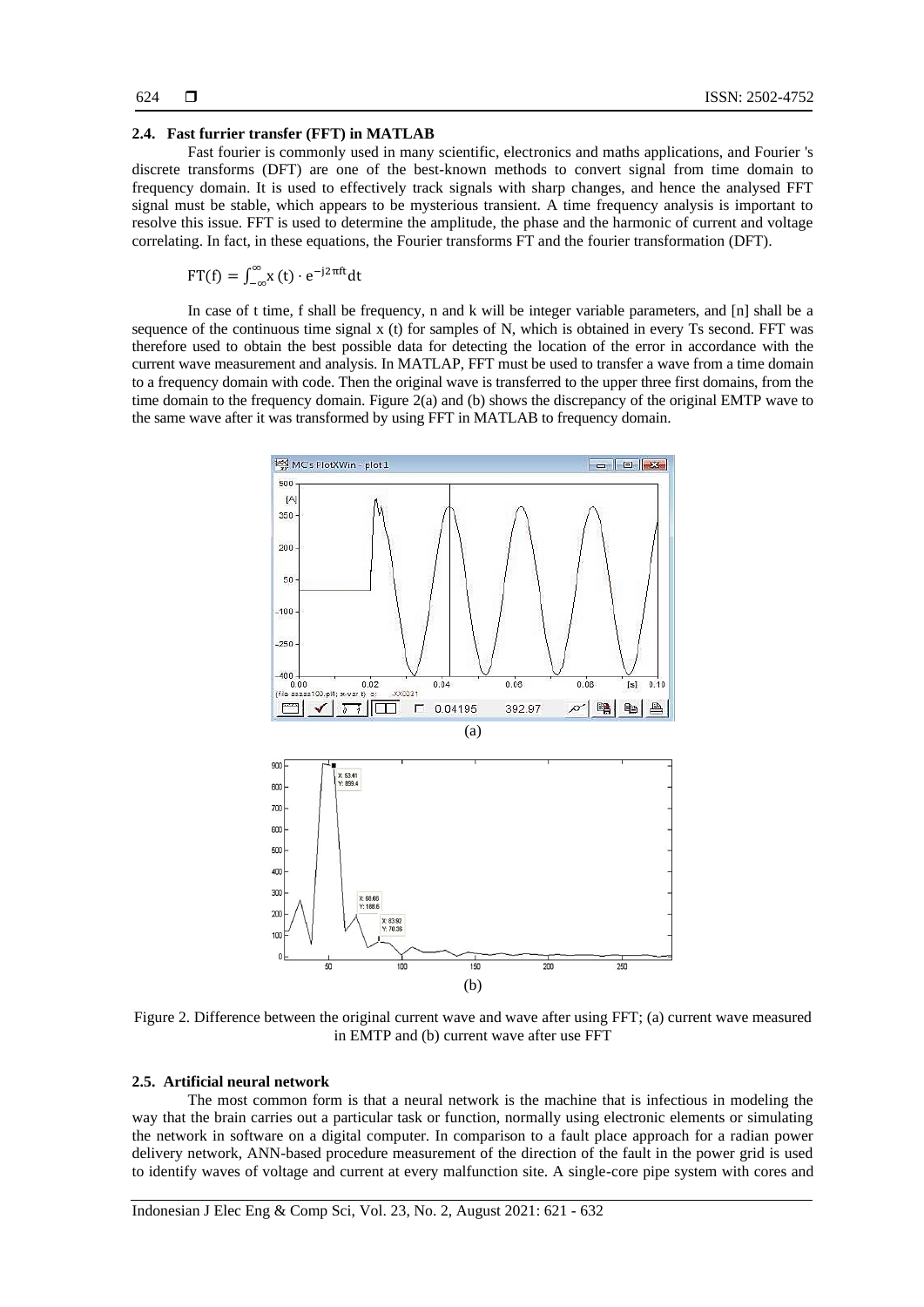underground sheaths is built in the sending end as an line cable constant (LCC) backup routine for the ATP applications. The transient signal is then broken down into its modal components. In the second step, the calculation and interpretation of fault waves was used for useful details.

For any input sequence, the network generates the right response back. This paper analyses all data obtained from all existing fault waves calculating and evaluating at the target position and generates a simulated circuit. To find any defective location on the MV network in the future, all defects on the MV network have been simulated. As matrix as input results, the evaluated results should also contain the goals as seen in equations. Artificial neural network One approach to resolve protection issues because it could be trained with the potential to learn off line information [26]. It is demonstrated that the outcome of modeling of fault identification utlizing artificial neural network is accurate as the designed to operate time is a few ms just after occurrence of the fault [27].

# **3. SIMULATION RESULTS**

One of the key goals of identifying and locating the malfunction in sub-station control (TL) is to minimize the time, to break the line off the network and not impact other lines, and to pinpoint the position of the flaw to restore, and immediately attach the fault to the network. First, the fault process ATP/EMTP system would be observed immediately. Secondly, the fault is located. Three measures are taken to create a Simulink Circuit NN algorithm to detect position for actual failure:

- The use, as a temporary simulator, of alternative temporary program ATP/EMTP. Using fast furrier transfer (FFT) in MATLAB
- − Using neural network (NN) in MATLAB

## **3.1. Fault phase detection**

At the beginning of the transmission line, an ammeter has been used to dispose of the current passengers in this branch for a control room as well as the main meter to compares the current transmitters in the main line and branch. If SLG happens at any point, the current from TL directly reaches the ground without going through any branch. This means that in another branch the current becomes zero. We replicated a defect with the ATP system on the main line and at the end of the section. When evaluating the current flowing, the division of the error is known. Figure 3(a) indicates the error simulated for the ATP system on the main line in a TL section, as the current flowed straight from the main line to the earth without any branch. The current only came from the main ammeter and all ammeter branches read zero. When the fault on the branch (B8) was simulated, the flow of the power flowed from the main line into the earth. The main line ammeter and branch have thus read the same value and other metres, have read zero as shown in Figure 3(b).



Figure 3. These figures are; (a) fault on main line and (b) fault on branch

The current flow in all meters recognizes the current flow in the main line and the remaining branches when the system is in normal conditions. But if a failure occurred on the main side, only  $+0$  current fault is interpreted by the main meter. As the present travels along the main line, without moving branches directly to the bottom. The present flows from the main line and branch to land when the fault occurs in either section. Thus, as seen in the table above, the primary ammeter and the ammeter in this industry are read existing errors.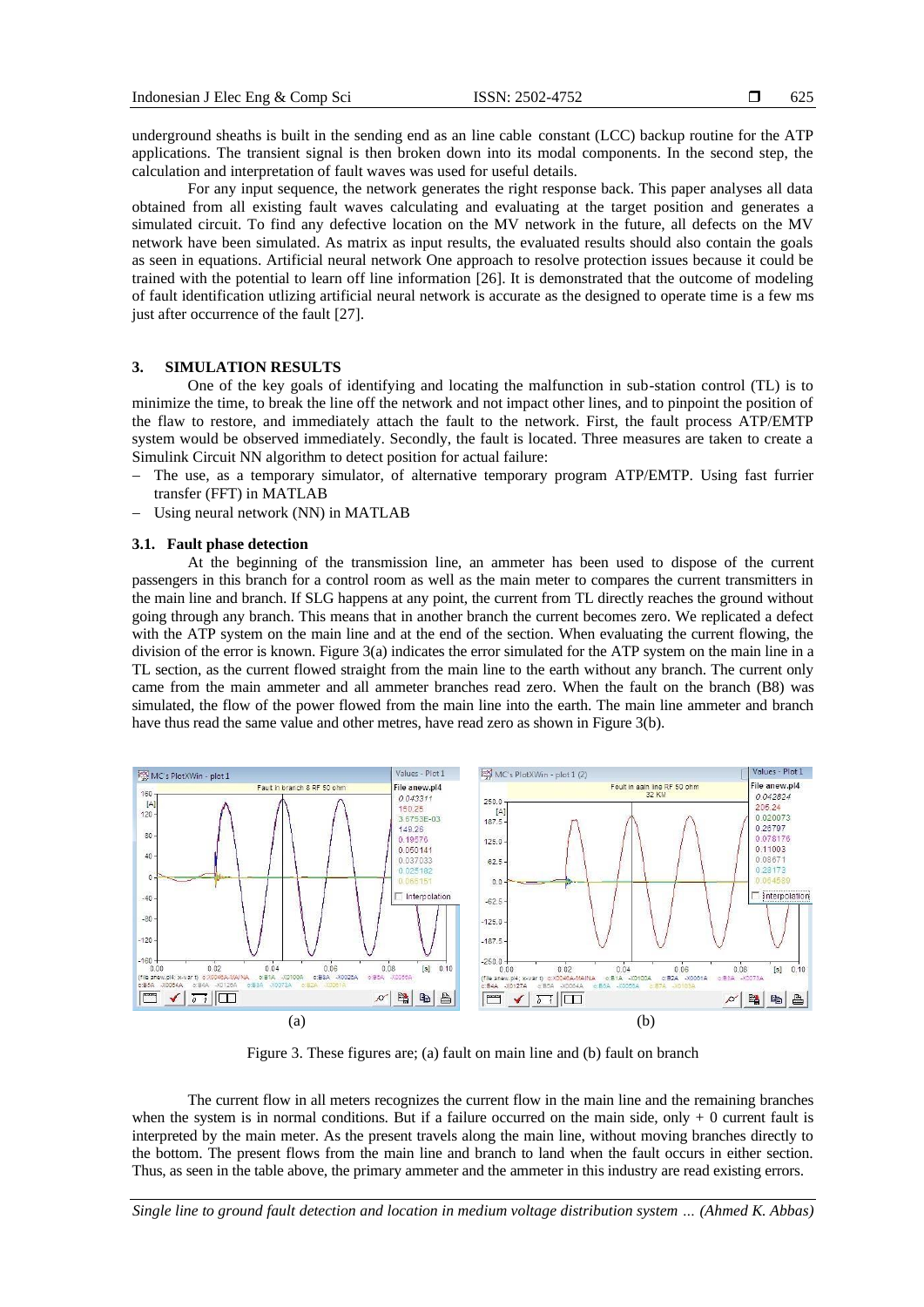# 626

#### **3.2. Locate fault location**

Many failures in the balancing, unbalanced load, and unloading MV network have been simulated with ATP/EMTP in ten locations (7, 12, 17, 27, 32, 42, 50, 57, 67, and 71) to locate the defaults in the location. Kilometers at any location and simulated all failures on main supply with changing resistance fault (RF) five times. The fault values of resistance  $(0, 25, 50, 75,$  and 100) are ohm. The inability to construct and improve NN algorithms was replicated fifty hundred times in all load cases on TL to achieve the maximum index.

The measurement and analyzing wave fault current during the fault phase is achieved through the use of alternative ATP/EMTP and quick furrier transfer (FFT) in MATLAB in two steps. Of any fault simulated in TL with ATP / EMTP system for all 150, TL simulated faults, the actual fault was determined from the central ammeter [28]. Figure 4 illustrates how the current defect of the current wave can be measured when the balance load on TL occurs after 7 km of the substation with defect resistance (0, 25) ohm.



Figure 4. Displays current fault at 7 km at balance load; (a)  $RF=0\Omega$  and (b)  $RF=25\Omega$ 

Table 1 shows the current fault at 7 km for all kinds of network, balance, unbalance and without load with different value of resistance (0, 25, 50, 75 and 100) ohm on TL. The current fault for the remaining distances has also been calculated. From the results, we can see that the load on the TL has very few effects. We found that the current loss decreases according to distance from substation and magnitude of RF as seen in Figure 5 after all existing waves have been calculated.

| Table 1. The current failure shows balance, unbalance and without load at 7 km |
|--------------------------------------------------------------------------------|
|--------------------------------------------------------------------------------|

|                  |        |        | Resistance $(\Omega)$ |        |        |
|------------------|--------|--------|-----------------------|--------|--------|
| Load             |        | 25     | 50                    | 75     | 100    |
| Balance          | 4798.2 | 755.5  | 393.25                | 266.57 | 202.1  |
| Unbalance 4798.1 |        | 755.09 | 392.91                | 266.26 | 201.78 |
| With out         | 4798.1 | 755.2  | 393.04                | 266.38 | 201.9  |



Figure 5. Relationship between fault location and fault current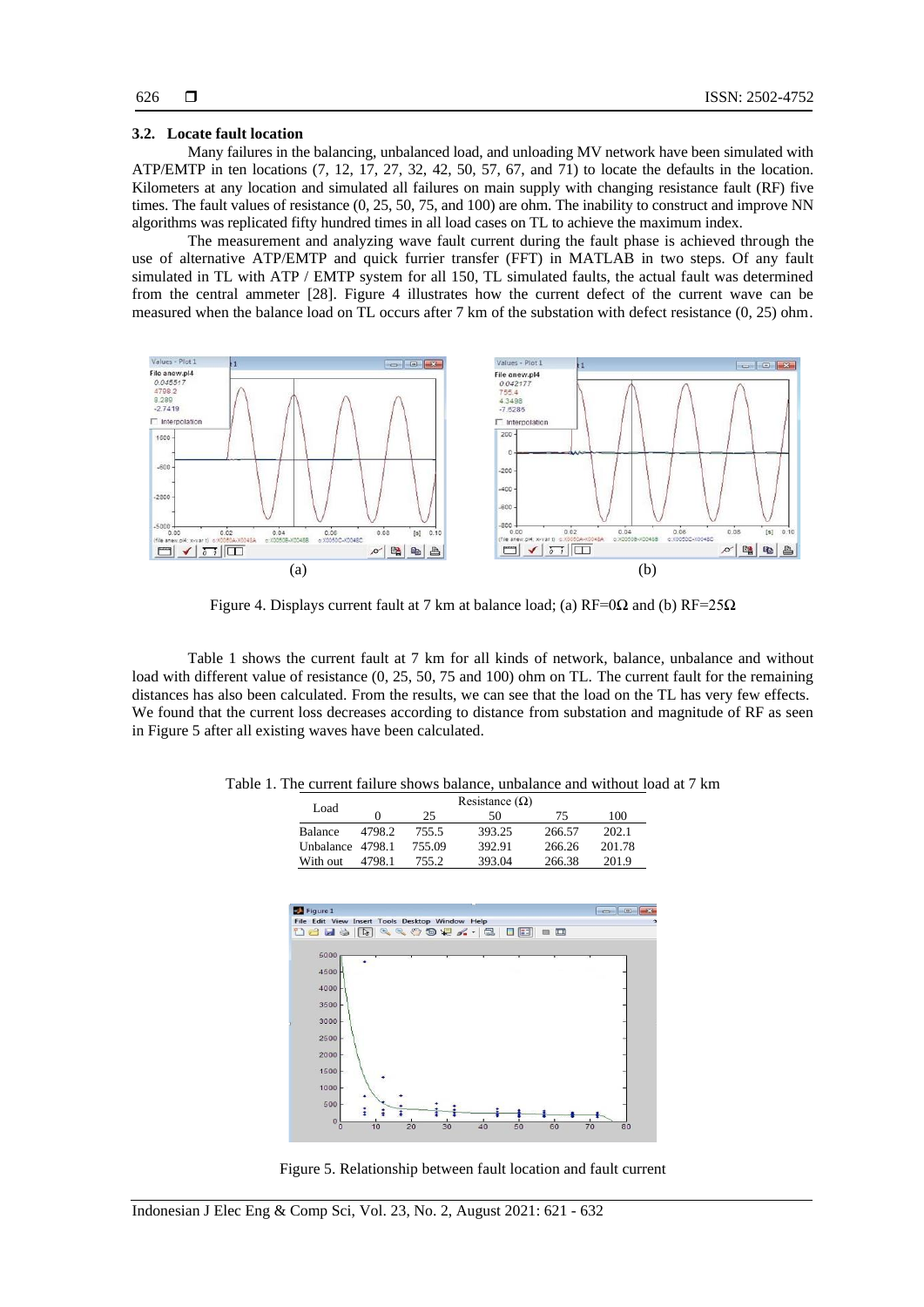#### **3.3. Analyze fault current wave**

For the wave current which the main ammeter in TL obtains to obtain more data. In order to calculate higher first three domains in this wave, the current wave has been analyzed via FFT in MATLAB 150 failures previously simulated on TL. Therefore, 150 have been FFT analyzed. We would then show how to calculate the first high domain. Figure 6(a) and (b) shows when the failure occurred in the RF (25 and 50  $\Omega$ ) at 7 km from the balancing station.



Figure 6. Occurred at balance load at 7 km, evaluate FFT fault current wave; (a) RF=25 Ω and (b) RF**=**50 Ω

In the same manner, the present fault wave for the remaining period was analyzed. On TL before, all failures were simulated after the study of the current wave using FFT. The importance of the two higher domains depends on the magnitude of the resistance and defect position for the present wave. Whenever the faulty position and the RF value is further down, the domain size should decrease as shown in Figure 7(a) and (b).

The fault resistance does not change frequency and stays stable HZ (53, 68.66, and 83.92) at low three domains from the calculation of the upper three domains to the loss present wave observed. We get these equations through proven frequency:

 $CI = First domain \times 53$ 

 $C2 = Second$  domain  $\times$  68.66

 $C3 = Third domain \times 83.92$ 

Finally, we've got seven results simulated on TL for every defect by evaluating the latest  $ATP/EMTP/MATLAB$  wave of defect from current fault  $(I_0)$  measurements in  $(ATP)$  and three domains higher. Additions to repeated the domain by using the FFT MATLAB for that domain when the failure takes place at 7 kilometers for all the other distances, as shown in Tables 2, 3 and 4.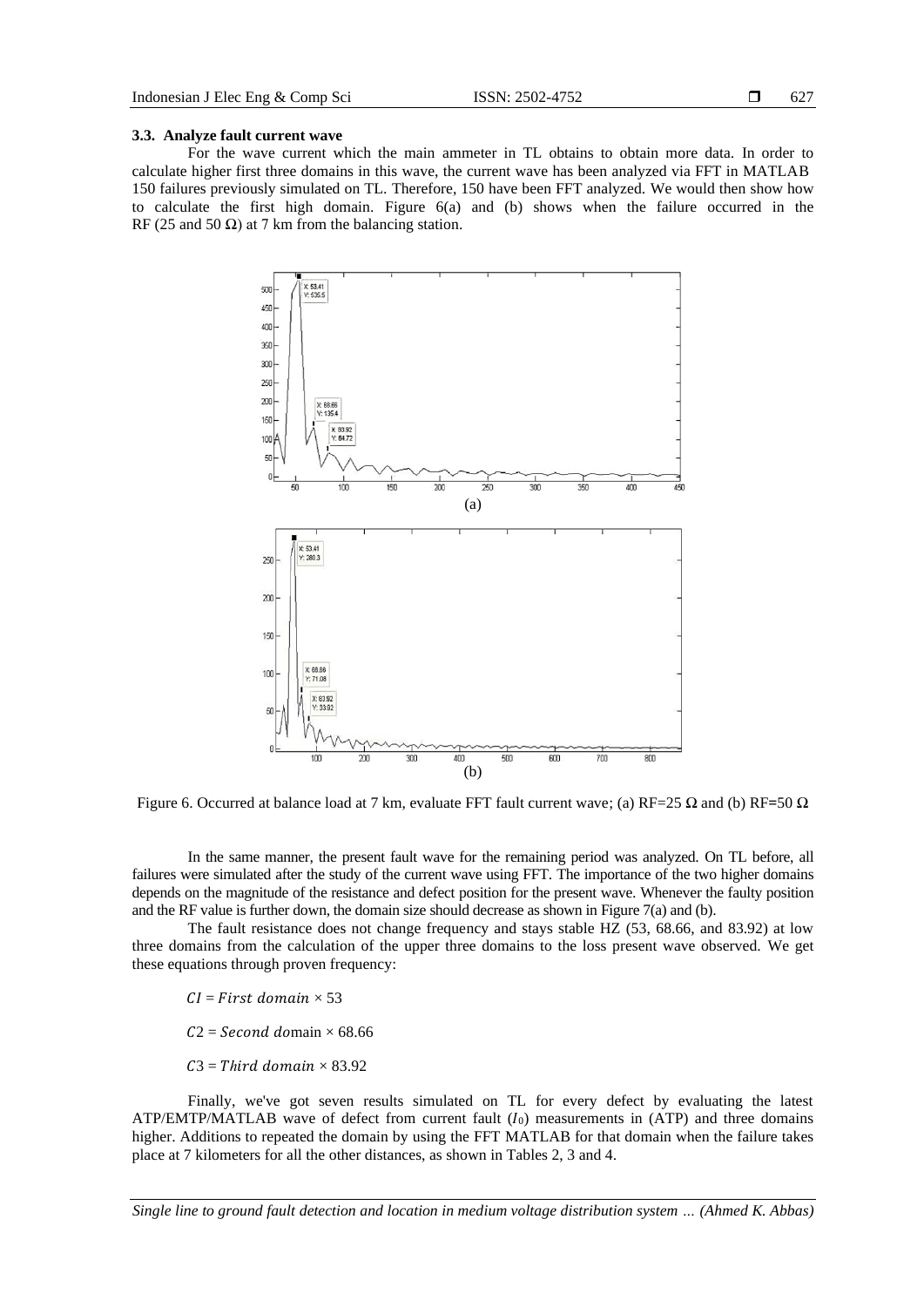| Table 2. Displays all data obtained during the 7 km failure network without load |              |              |                            |       |           |                |                |  |
|----------------------------------------------------------------------------------|--------------|--------------|----------------------------|-------|-----------|----------------|----------------|--|
| $R$ in $\Omega$                                                                  | $\mathbf{I}$ | First domain | Second domain Third domain |       | СI        | C <sub>2</sub> | C <sub>3</sub> |  |
| $\Omega$                                                                         | 4798.2       | 3230         | 669.6                      | 233.9 | 172514.3  | 45974.736      | 19631.227      |  |
| 25                                                                               | 7554         | 535.5        | 135.4                      | 64.72 | 28601.055 | 9296.564       | 5431.9496      |  |
| 50                                                                               | 393.25       | 280.3        | 71.08                      | 33.92 | 14970.823 | 4880.3528      | 2846.9056      |  |
| 75                                                                               | 266.57       | 190.2        | 48.05                      | 23.06 | 10158.582 | 3299.113       | 1935 4258      |  |
| 100                                                                              | 202.1        | 144.3        | 36.26                      | 17.55 | 7707 063  | 2489.6116      | 1472.9715      |  |

Table 3. Displays all data obtained during the 7 km failure network without load network balance load

| $R$ in $\Omega$ |        |       | First domain Second domain | Third domain | C1        | C <sub>2</sub> |           |
|-----------------|--------|-------|----------------------------|--------------|-----------|----------------|-----------|
| $\Omega$        | 4798.1 | 3230  | 669.7                      | 233.9        | 1725143   | 45981.602      | 19631.227 |
| 25              | 755.09 | 535.1 | 135.4                      | 64.77        | 28579.691 | 9296.564       | 5436.1461 |
| 50              | 392.91 | 279.9 | 71.04                      | 33.97        | 14949.459 | 4877.6064      | 2851.1021 |
| 75              | 266.38 | 189.9 | 48.02                      | 23.09        | 10142.559 | 3297.0532      | 1937.9437 |
| 100             | 201.78 | 143.9 | 36.21                      | 17.59        | 7685.699  | 2486.1786      | 1476.3287 |

Table 4. Displays all data obtained during the 7 km failure network without load network unbalance load

| $R$ in $\Omega$ |        | First domain | Second domain | Third domain |           |         |         |
|-----------------|--------|--------------|---------------|--------------|-----------|---------|---------|
|                 | 4798.1 | 3230         | 669.7         | 233.9        | 172514.3  | 45981.6 | 19631.2 |
| 25              | 755.2  | 535.2        | 135.4         | 64.76        | 28585.032 | 9296.56 | 5435.3  |
| 50              | 393.04 | 280          | 71.05         | 33.96        | 14954.8   | 4878.2  | 2850.26 |
| 75              | 266.26 | 189.8        | 48.01         | 23.11        | 10137.218 | 3296.36 | 1939.62 |
| 100             | 201.9  | 144          | 36.23         | 17.58        | 7691.04   | 2487.55 | 1475.48 |



Figure 7. For relationship between fault location and magnitude of wave domain; (a) first domain and (b) second domain

#### **3.4. Neural network (NN) in MATLAB**

After all data were simulated for all defects, the data were checked on NN to determine the fault position from such results and to create a Simulink circuit to identify the real flaw in the future on MV network. Due to the fact that the 150 loss was simulated on the network and 7 data were obtained by calculating and measurement of wave current, the input data was positioned as a matrix 150/7. When data in NN were checked to find any defects simulated in TL, the cumulative regression results of training validation and testing were found to be 0.99907.

By contrasting the fault position on the TL and the fault location on the NN test data for the same fault, a very slight discrepancy has been found between the two positions. The highest error is 2.3790 km and 1.7663 km. The relation between fault positions simulated on TL place defects based on checked Data in NN is seen in Tables 5, 6, and 7.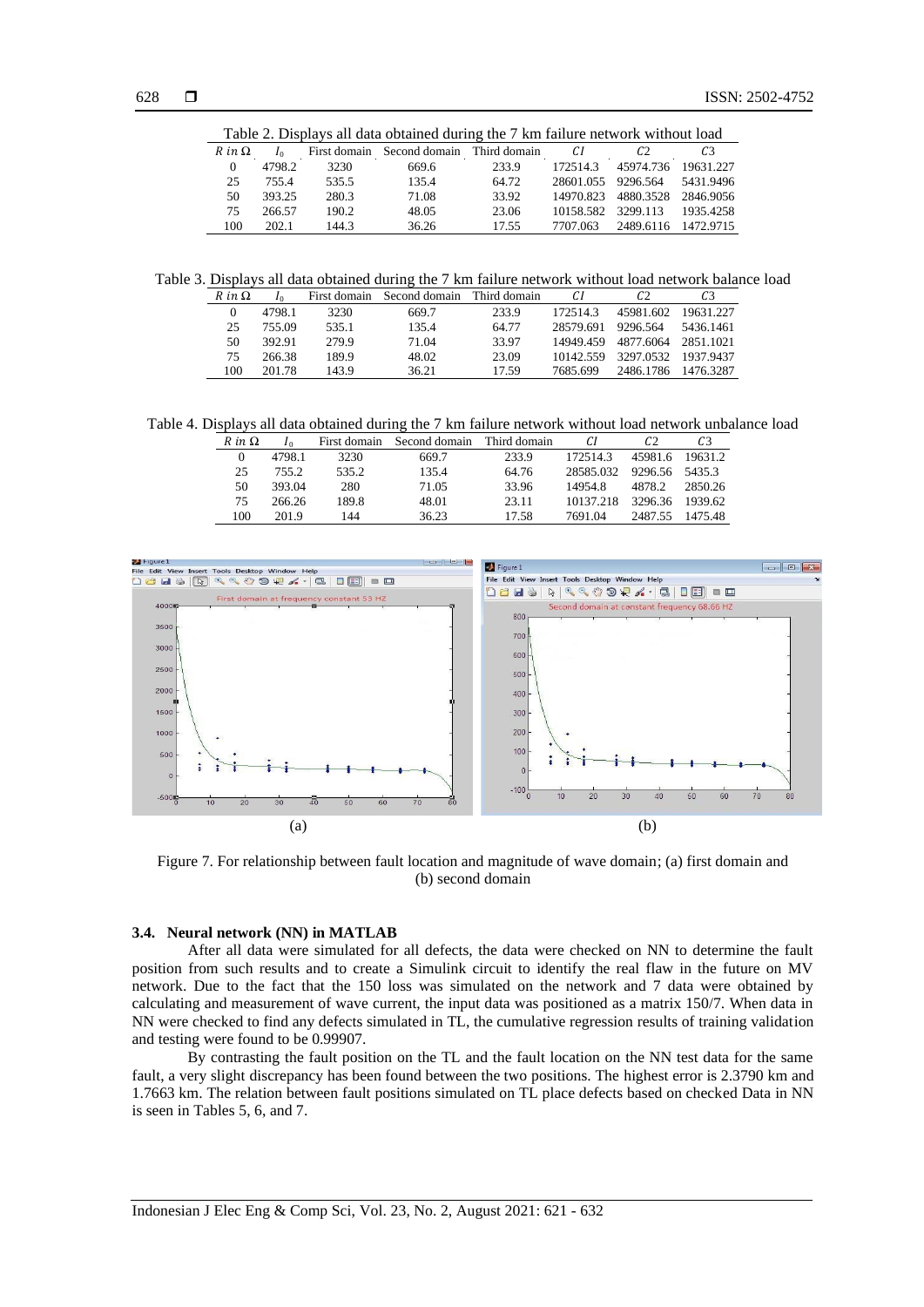| Table 5. Displays network at network without load |        |              |                            |       |                    |                     |           |  |  |
|---------------------------------------------------|--------|--------------|----------------------------|-------|--------------------|---------------------|-----------|--|--|
| $R$ in $\Omega$                                   |        | First domain | Second domain Third domain |       | C1                 | C <sub>2</sub>      | C3        |  |  |
| $\Omega$                                          | 4798.2 | 3230         | 669.6                      | 233.9 | 1725143            | 45974.736 19631.227 |           |  |  |
| 25                                                | 7554   | 535.5        | 135.4                      | 64.72 | 28601.055 9296.564 |                     | 5431.9496 |  |  |
| 50                                                | 393.25 | 280.3        | 71.08                      | 33.92 | 14970.823          | 4880.3528           | 2846.9056 |  |  |
| 75                                                | 266.57 | 190.2        | 48.05                      | 23.06 | 10158.582          | 3299.113            | 1935.4258 |  |  |
| 100                                               | 202.1  | 144.3        | 36.26                      | 17.55 | 7707.063           | 2489.6116           | 1472.9715 |  |  |

Table 6. Displays network at network balance load

| $R$ in $\Omega$ | I٥     | First domain | Second domain | Third domain | СI        | C2        | C <sub>3</sub> |
|-----------------|--------|--------------|---------------|--------------|-----------|-----------|----------------|
|                 | 4798.1 | 3230         | 669.7         | 233.9        | 172514.3  | 45981.602 | 19631.227      |
| 25              | 755.09 | 535.1        | 135.4         | 64.77        | 28579.691 | 9296.564  | 5436.1461      |
| 50              | 392.91 | 279.9        | 71.04         | 33.97        | 14949.459 | 4877.6064 | 2851.1021      |
| 75              | 266.38 | 189.9        | 48.02         | 23.09        | 10142.559 | 3297.0532 | 1937.9437      |
| 100             | 201.78 | 143.9        | 36.21         | 17.59        | 7685.699  | 2486.1786 | 14763287       |

Table 7. Displays network at network unbalance load

| $R$ in $\Omega$ |        | First domain | Second domain | Third domain | СI        |         | C <sub>3</sub> |
|-----------------|--------|--------------|---------------|--------------|-----------|---------|----------------|
|                 | 4798.1 | 3230         | 669.7         | 233.9        | 1725143   | 45981.6 | 19631.2        |
| 25              | 755.2  | 535.2        | 135.4         | 64.76        | 28585.032 | 9296.56 | 5435.3         |
| 50              | 393.04 | 280          | 71.05         | 33.96        | 14954.8   | 4878.2  | 2850.26        |
| 75              | 266.26 | 189.8        | 48.01         | 23.11        | 10137.218 | 3296.36 | 1939.62        |
| 100             | 201.9  | 144          | 36.23         | 17.58        | 7691.04   | 2487.55 | 1475.48        |

When all fault locations were correlated with all fault locations, NN noticed that they have a linear connection as seen in Figure 8. And it is easy, after calculating and analysing the current motion, to measure the cumulative error of all fault simulations on the network and all faults with NN algorithms.

Total error =  $\frac{\sum_{1}^{150} |D1-D2|}{150}$  $\frac{|D1-D2|}{150}$  Total error =  $\frac{107.984884}{150}$  $\frac{150}{150}$  = 0.719899227 km



Figure 8. Relationship between fault simulated and fault detected in NN

In comparison, the cumulative loss of all errors replicated in the MV network was very little relative to locations with all errors at all locations. It has a very large duty to identify every fault position simulated in TL for the data checked in NN. After the analysis of current waves for that defect, the Simulink circuit was generated from data by means of NN to detect the actual fault in TL. The circuit is used to detect fault position in the substation from the control room after a fault occurs in the same way before, and seven different elements are obtained from measuring or analyzing the fault current. Test the circuit for the location of the error when resistance to earth RF=40 at destance 27 km, RF=65 at destance 52 km away as shown in Figure 9(a) and (b).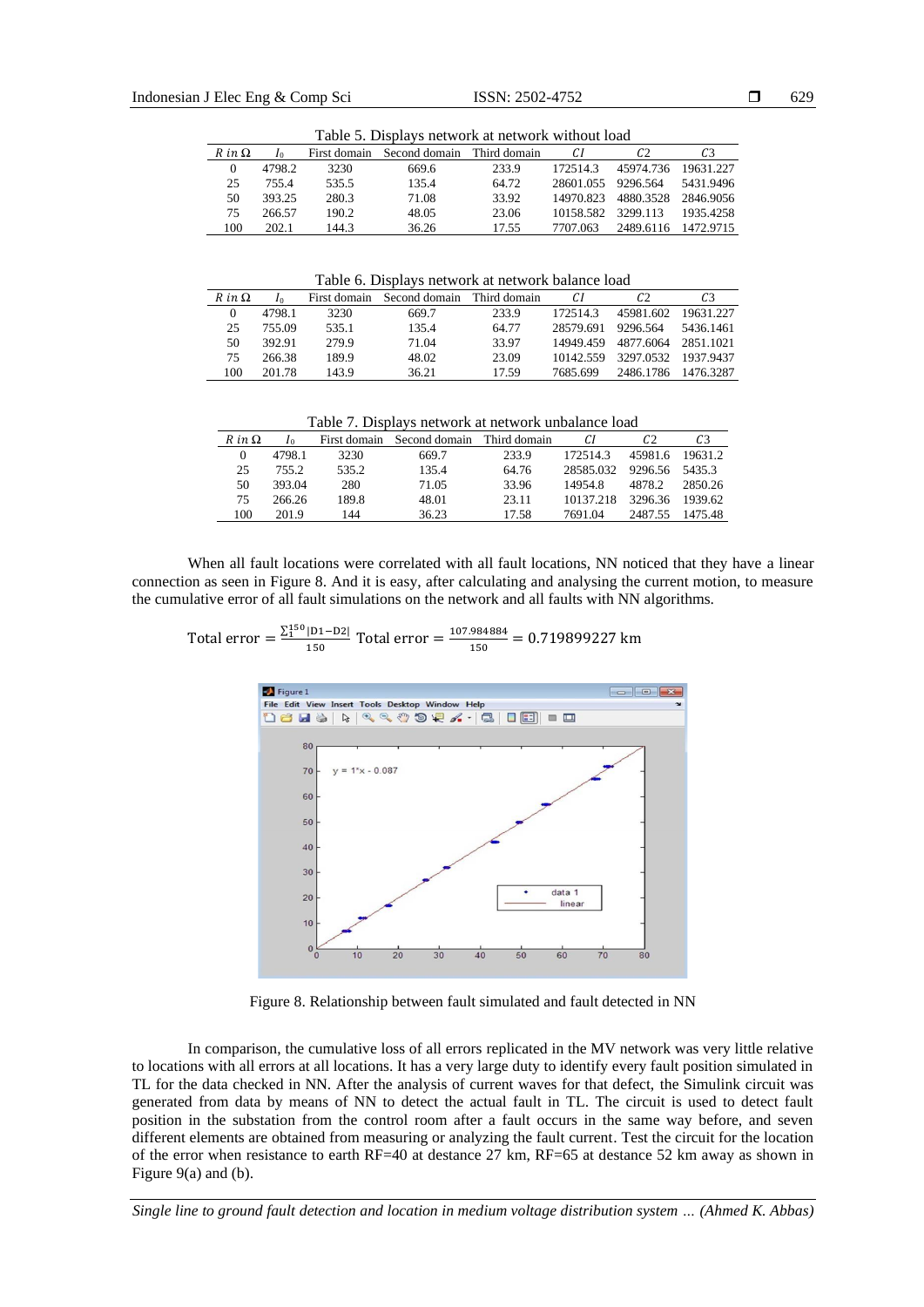

Figure 9. The circuit for the location of the error; (a) RF=40 at destance 27 km and (b) RF=65 at destance 52 km

#### **4. CONCLUSION**

In today's environment, electricity is more and more needed and necessary to ensure a acceptable standard of reliability and protection. As long as the SLG is typical from any other faults in the electrical network, modern innovations are required to secure and regulate the power scheme. In this paper, a method used to diagnose a fault position after fault was detected to cut line from the network as quickly as possible has been established. Return to the network in order not to affect other lines and maintenance. Moreover, the costs of this process are reduced. This begins on the basis of the machine and the MV network emulation. five times at any stage with an increase in earth resistance from 0 to 100  $\Omega$ , ATP/EMTP simulation fault at ten points on the main line at various positions is applied. ATP/EMTP program simulates all faults. Earth resistance was changed several times as the value of earth resistance could not be known in the event of fault. The current failure wave has been measured and this wave has been analyzed with the FFT in MATLAB for input data production. Fault position estimates were developed with MATLAB tools, on the other hand. Models were conditioned and then checked with specific. The data collection and the fault position were exceptionally reliable on the cable. The difference between prediction and real performance of NN algorithm is less than 3%. It means that both the fault definition and the fault position calculation have a reasonable consistency in the proposed technologies. In fact, a new generation of sophisticated fault locators may use the NN algorithm. Finally, the NN-algorithm created the Simulink circuit to detect a real defect when it happens in the future on MV.

#### **ACKNOWLEDGEMENTS**

The authors would like to thank the Ministry of Higher Education and Scientific Research of Iraq, University of Anbar, University Headquarter, Department of Construction and Projects & College of Computer Science and Information Technology, University of Anbar, Ramadi, Iraq, for supporting as for applied this work.

#### **REFERENCES**

- [1] J. Chen, "Fault Section Identification for Power Distribution Systems Using Online Measurements," Master's Thesis, Department Electrical and Computer Engineering, University of Kentucky, USA, 2015.
- [2] U.-C. Force and S. Abraham, "Us-canada power system outage task force," *Final report on the August 14, 2003 Blackout in the United States and Canada: Causes and recommendations*, 2004.
- [3] S. B. Mohod and V. N. Ghate, "Techniques for Detection of Power Quality Disturbance Waveform-A Review," *Int. J. Electr. Electron. Comput. Syst.*, vol. 8, no. 2, pp. 563-567, 2012.
- [4] A. D. Filomena, M. Resener, R. H. Salim, and A. S. Bretas, "Distribution systems fault analysis considering fault resistance estimation," *Int. J. Electr. Power & Energy Syst.*, vol. 33, no. 7, pp. 1326-1335, 2011, doi: 10.1016/j.ijepes.2011.06.010.
- [5] Y. Zhang, Z. Wang, and J. Zhang, "Universal characteristics of faults in complex power system," *Int. Rev. Electr. Eng.*, vol. 6, no. 3, 2011.
- [6] Z. Li, X. Nan, and J. Tong, "Fault location methods for single-phase ground faults in neutral ungrounded system," *Proceedings of the Chinese Society of Universities for Electric Power System and its Automation*, vol. 4, no. 008, 2010.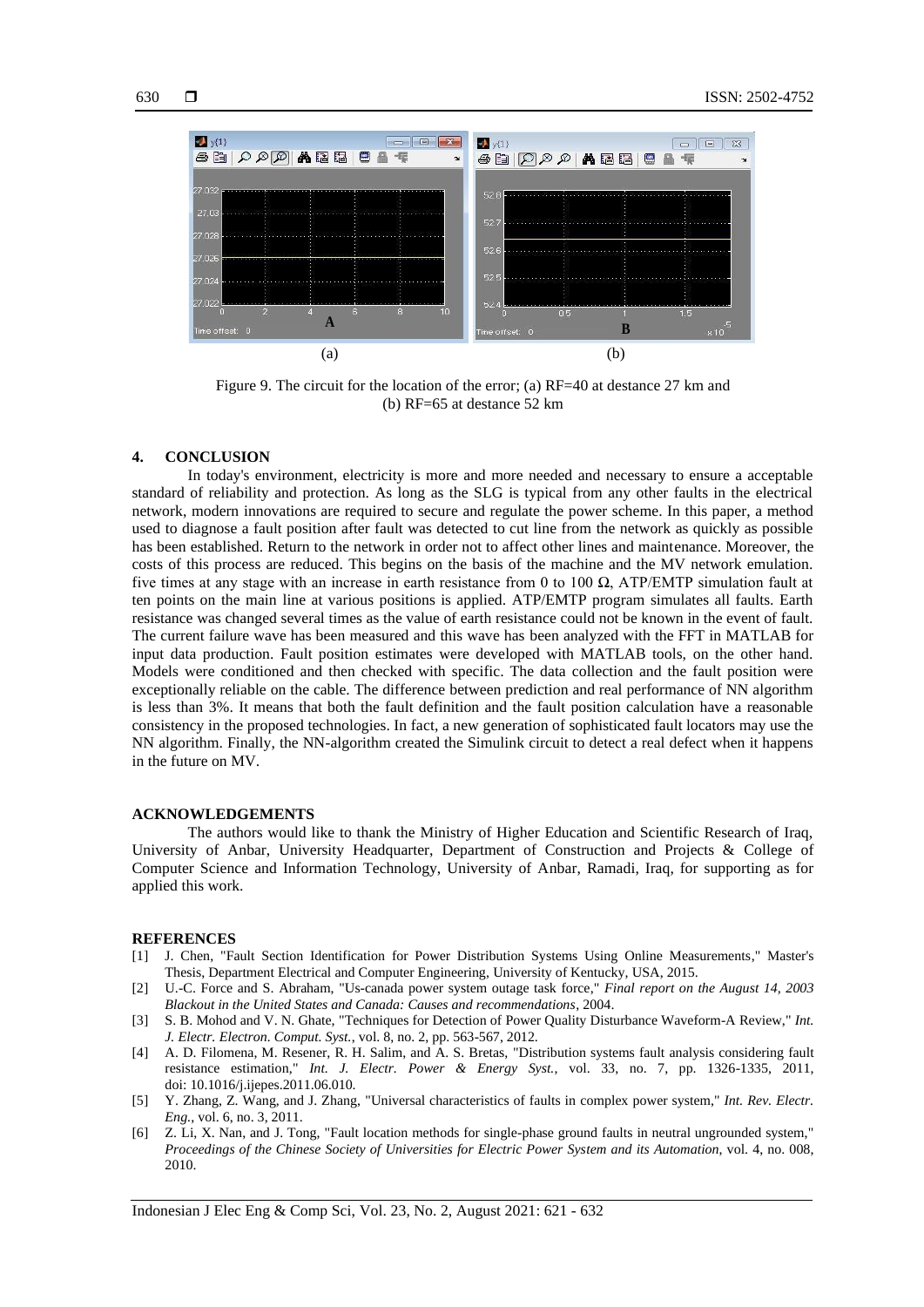- [7] M. M. Saha, J. J. Izykowski, and E. Rosolowski, *Fault location on power networks*, Berlin, Germany: Springer Science & Business Media, 2009, doi: 10.1007/978-1-84882-886-5.
- [8] Z. Yujun and W. Xiaowei, "Research on wavelet neural network for fault location in power distribution network," in *Electrical, Information Engineering and Mechatronics 2011*, Springer, pp. 1049-1057, 2012, doi: 10.1007/978- 1-4471-2467-2\_124.
- [9] D. Jansson and P. Wadström, "Study of system earthing for 36 kVcollector grids for wind farms," Master's Thesis, Department of Energy and Environment, Chalmers University of Technology, Gothenburg, Sweden, 2014.
- [10] T. Baldwin, D. Kelle, J. Cordova, and N. Beneby, "Fault locating in distribution networks with the aid of advanced metering infrastructure," *2014 Clemson University Power Systems Conference*, 2014, pp. 1-8, doi: 10.1109/PSC.2014.6808108.
- [11] N. S. Coleman, C. Schegan, and K. N. Miu, "A study of power distribution system fault classification with machine learning techniques," *2015 North American Power Symposium (NAPS)*, 2015, pp. 1-6, doi: 10.1109/NAPS.2015.7335264.
- [12] R. Salat and S. Osowski, "Accurate fault location in the power transmission line using support vector machine approach," in *IEEE Transactions on Power Systems*, vol. 19, no. 2, pp. 979-986, May 2004, doi: 10.1109/TPWRS.2004.825883.
- [13] P. Ray, B. K. Panigrahi, and N. Senroy, "Extreme learning machine based fault classification in a series compensated transmission line," *2012 IEEE International Conference on Power Electronics, Drives and Energy Systems (PEDES)*, 2012, pp. 1-6, doi: 10.1109/PEDES.2012.6484297.
- [14] P. K. Dash, S. R. Samantaray, and G. Panda, "Fault classification and section identification of an advanced seriescompensated transmission line using support vector machine," *IEEE Trans. Power Deliv*., vol. 22, no. 1, pp. 67-73, 2007, doi: 10.1109/TPWRD.2006.876695.
- [15] K. Wang, W. Chen, and Q. Li, "Power system fault identification method based on multi-wavelet packet and artificial neural network", Proc. 2012 *Int. Conf. Intell. Syst. Des. Eng. Appl. ISDEA*, 2012, pp. 1457-1462, doi: 10.1109/ISdea.2012.421.
- [16] N. Gana, N. F. Ab Aziz, Z. Ali, H. Hashim, and B. Yunus, "A comprehensive review of fault location methods for distribution power system," *Indonesian Journal of Electrical Engineering and Computer Science (IJEECS)*, vol. 6, no. 1, pp. 185-192, 2017, doi: 10.11591/ijeecs.v6.i1.pp185-192.
- [17] O. W. Chuan, N. F. Ab Aziz, Z. M. Yasin, N. A. Salim, and N. A. Wahab, "Fault classification in smart distribution network using support vector machine," *Indonesian Journal of Electrical Engineering and Computer Science (IJEECS)*, vol. 18, no. 3, pp. 1148-1155, 2020, doi: 10.11591/ijeecs.v18.i3.pp1148-1155.
- [18] S. S. Gururajapathy, H. Mokhlis, and H. A. Illias, "Fault location using mathematical analysis and database approach," *COMPEL* - *Int. J. Comput. Math. Electr. Electron. Eng.*, vol. 38, no. 1, pp. 415-430, 2019, doi: 10.1108/COMPEL-02-2018-0077.
- [19] H. H. Goh *et al.*, "Transmission line fault detection: A review," *Indonesian Journal of Electrical Engineering and Computer Science (IJEECS)*, vol. 8, no. 1, pp. 199-205, 2017, doi: 10.11591/ijeecs.v8.i1.pp199-205.
- [20] M. Kaliwoda, B. Keune, N. Tomin, and C. Rehtanz, "Fault detection, identification and localization in mediumvoltage networks using fuzzy-logic," *12th IET Int. Conf. Dev. Power Syst. Prot. DPSP,* 2014, pp. 1-6, doi:10.1049/cp.2014.0049.
- [21] A. Azriyenni, M. M. Wazir, and Z. Naila, "Fuzzy Neural Network for Classification Fault In Protection System," *Indonesian Journal of Electrical Engineering and Computer Science (IJEECS)*, vol. 12, no. 8, pp. 5969-5975, 2014, doi: 10.11591/ijeecs.v12.i8.pp5969-5975.
- [22] G. V. Raju and E. Koley, "Fuzzy logic based fault detector and classifier for three phase transmission lines with STATCOM," *Int. Conf. Electr. Power Energy Syst. ICEPES,* 2017, pp. 469-474, doi: 10.1109/ICEPES.2016.7915976.
- [23] M. R. Adzman, "Earth fault distance computation methods based on transients in power distribution systems," Doctoral Dissertations, Department of Electrical Engineering and Automation, Aalto University, Espoo, Finlandia, 2014.
- [24] S. H. S. Barakat, "Fault detection classification and location in Underground Cables," Master Thesis, Electrical Power Engineering Fayoum University, Fayoum, Egypt 2014.
- [25] Y. Fang, Y. Xue, H. Song, T. Guan, F. Yang, and B. Xu, "Transient energy analysis and faulty feeder identification method of high impedance fault in the resonant grounding system," in *Proc. CSEE*, vol. 38, 2018, pp. 5636-5645.
- [26] E. B. M. Tayeb and O. A. A. A. Rhim, "Transmission line faults detection, classification and location using artificial neural network," Proc. 2011 *Int. Conf. Util. Exhib. Power Energy Syst. Issues Prospect. Asia, ICUE* 2011, 2012, pp. 1-5, doi: 10.1109/ICUEPES.2011.6497761.
- [27] M. Oleskovicz, D.V. Coury and R.K. Aggarwal, "A Complete Scheme for Fault Detection, Classification and Location in Transmission Lines Using Neural Network," *7th International Conference on Developments in Power Systems Protection (DPSP 2001)*, no. 479, 2001, pp. 335-338, doi:10.1049/cp:20010168.
- [28] I. Niazy and J. Sadeh, "A new single ended fault location algorithm for combined transmission line considering fault clearing transients without using line parameters," *Int. J. Electr. Power Energy Syst*., vol. 44, no. 1, pp. 816-823, 2013, doi: 10.1016/j.ijepes.2012.08.007.